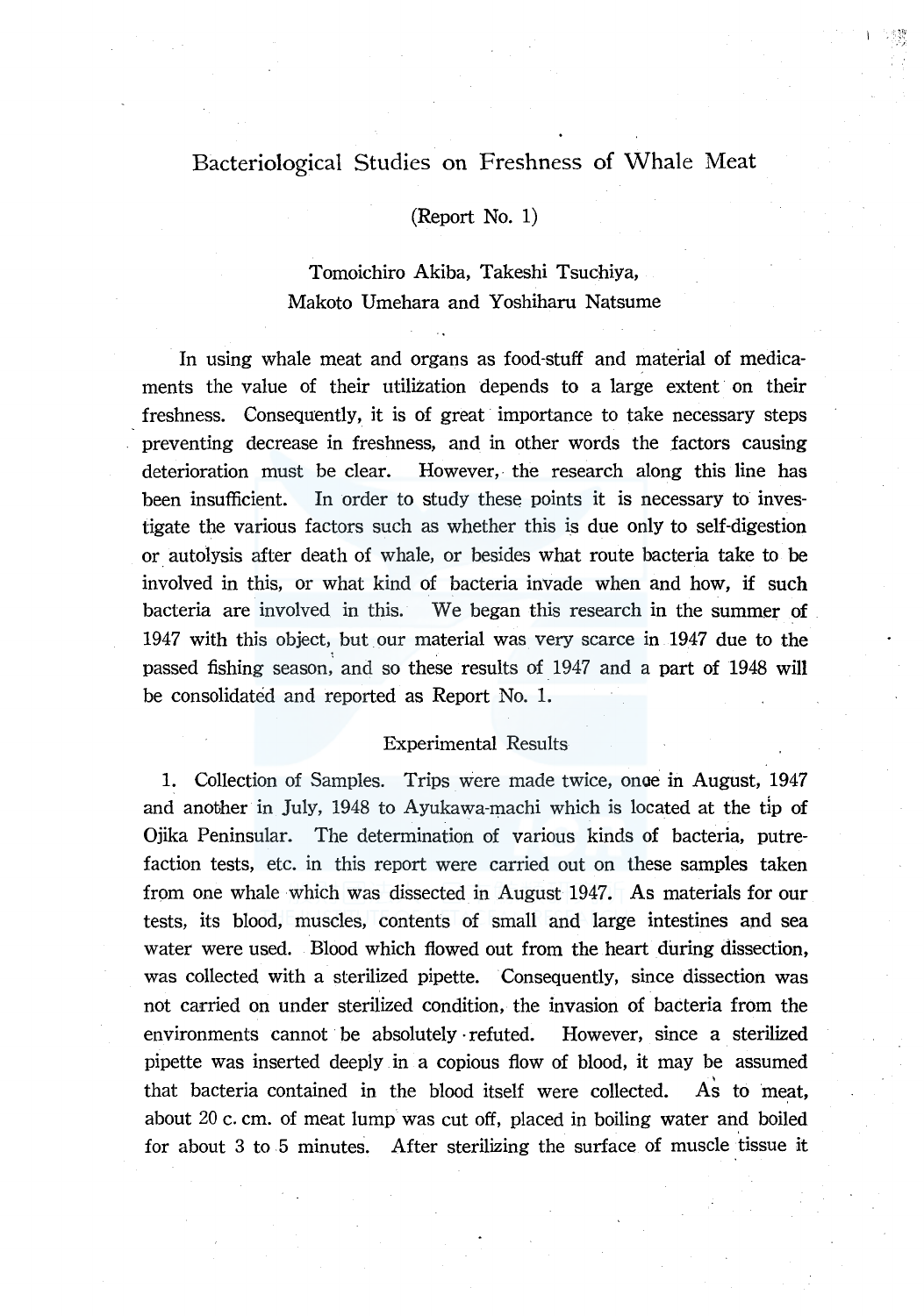#### 64 Tomoichiro Akiba, Takeshi Tsuchiya, Makoto Umehara and Yoshiharu Natsume

was cut open with a scapel, and 2 or 4 gm. of muscle tissue was cut off from the center. To this, 8 or 2 cc. of physiological saline solution was added and stirred well. After standing only the meat juice was taken and used in the experiments. As to the contents of the intestines, these were cut open and the contents were collected with a sterilized pipette. This was diluted to five times with physiological saline solution and used in the experiments. The intestines were also swollen due to gas produced by fermentation of the contents at that time. Sea water was collected in front of the works and from the bay.

As culture media sea water agar media, meat infusion agar, Endo's media and cysteine glucose agar were used. Sea water agar media were used for the purpose of not losing specific sea water bacteria, cysteine agar media for anaerobic bacteria, and Endo's media for the isolation of colon type bacteria. Sea water agar media were made according to Zo Bell's method, and  $0.5\%$  of peptone,  $0.01\%$  of ferric phosphate and  $1.5\%$  of agaragar were disolved in 1000 cc. of sea water being aged before the use.

2. Freshness and Number of Bacteria. Number of bacteria detected in blood and muscle was almost proportional to freshness and the number of bacteria also increased as the time elapsed longer after catching. However,

|                         |                                              |                                                   | -1<br>$\mathbf{A}$                   | $\mathbf{1}$<br>$\bf{B}$ | $\mathbf{2}$<br>$\bf{B}$ | -3<br>$\bf{B}$             | В<br>4         |
|-------------------------|----------------------------------------------|---------------------------------------------------|--------------------------------------|--------------------------|--------------------------|----------------------------|----------------|
|                         |                                              |                                                   | Sperm<br>Whale                       | Sei<br>Whale             | Sei<br>Whale             | Sei<br>Whale               | Sperm<br>Whale |
|                         | Date Whale Caught                            |                                                   | Aug. $12$                            | July 25                  | July 25                  | July 25                    | July 27        |
|                         |                                              | Time of elapse after catching (hours)             | 30                                   | 34                       | 26                       | 68                         | 24             |
|                         | Freshness                                    |                                                   | Satis-<br>factory<br>(50%)           | Fresh<br>(80%)           | Fresh<br>(80%)           | Satis-<br>factory<br>(50%) | Fresh<br>(80%) |
|                         | Blood<br>per ml.                             | Meat influsion agar media<br>Sea water agar media | Innume-<br>rable<br>Innume-<br>rable | 70,000                   | 12,000                   | 9,360,000                  | 23,400         |
| Bacteria<br>ቼ<br>Number | Muscle<br>per gm                             | Meat influsion-agar media<br>Sea water agar media | 4.575<br>4,425                       | 9.400                    | 8,200                    |                            |                |
|                         | Large In-<br>testine<br>contents.<br>per ml. | Meat influsion-agar media<br>Sea water agar media | Several<br>0                         |                          |                          |                            |                |
|                         | Small In-<br>testine<br>contents<br>per ml.  | Meat influsion-agar media<br>Sea water agar media | Several<br>Several                   |                          |                          |                            |                |
|                         | pН                                           | Blood<br>Muscle                                   |                                      | 6.2<br>6.2               | 6.2<br>5.8               | 5.9<br>6.0                 | 5.6<br>6.1     |

| Freshness and Number of Bacteria | Table 1. |  |  |  |  |  |  |
|----------------------------------|----------|--|--|--|--|--|--|
|----------------------------------|----------|--|--|--|--|--|--|

Note : Freshness was expressed by the visual judgement of experts.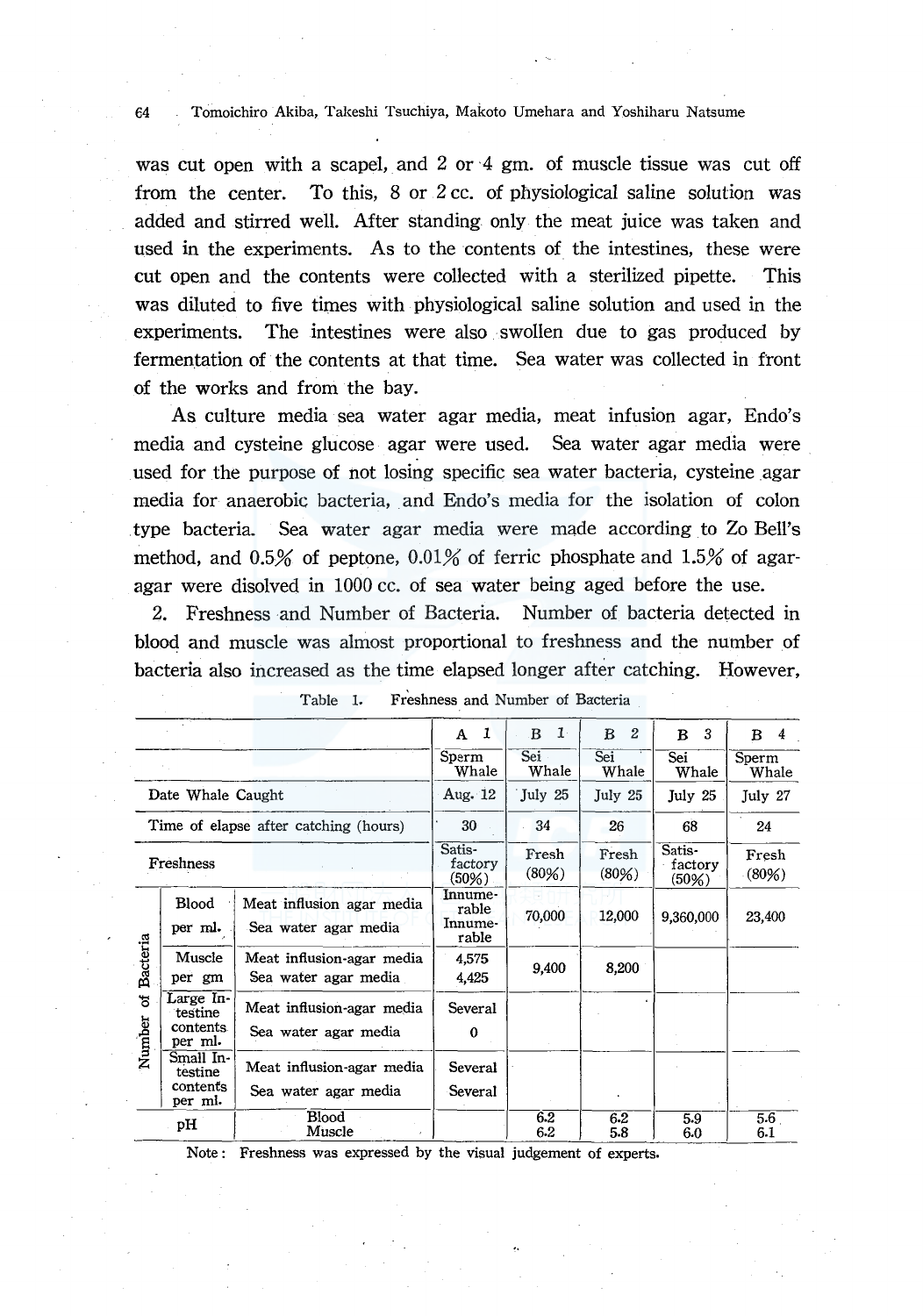it was not clearly recognized that there was some relation between freshness and hydrogen ion concentration in blood and muscle at the time of dissection, but all the reactions indicate the progressing decomposition of the sugar.

3. Indentification of Isolated Bacteria. In this paper are reported only the results of experiments as to the samples collected from a sperm whale dissected in August 1947. Result of another samples collected in July 1948 shall be reported in the second report. Identification of various bacteria was attempted as to bacteria isolated at the works and also bacteria isolated after bringing samples to our laboratory. Even the bacteria obtained by anaerobic culture grow better by aerobic culture, after successive transfer on culture media, so all the succeeding examinations of biological characters were made by aerobic culture.

Microscopic examinations were made as to the pure culture of the 57 strains to determine their shape, grouping, Gram's stain, size, motility, etc. and furthermore 19 species were selected according to shape, form and color of colonies on the media such as meat infusion agar, sea water agar media and cysteine glucose culture, and gas production, liquefaction of gelatin, hydrogen sulphide production and indol reaction. As to 19 strains the further examinations were made as following table (Table 2).

Of 19 strains another three were same strains, so that 16 species were identified according to Bergey's Manual of Determinative Bacteriology and other literatures. It was possible to determine 9 different Micrococci, 1 Streptococcus foecalis, 2 Flavobacteria and 4 Achromobacters.

These bacteria may generally be found in soil, air, water, etc., and although there may be few cases in which their biological characteristics do not exactly coincide with those found in references, but the principal ones coincide exactly and we could not find new species. In a case as Micrococcus epimetheus, there is a question more or less compared with the place primarily found, but there is not any reason that such bacteria must not be found in places other than where they were found, so that it may be assumed that the presence of such bacteria is probable.

4. Putrefaction Tests. When these bacteria were inoculated on pieces of whale meat and left standing at 30°C, 8 strains produced rancid irritating or light deterioration odor after 18 hours, and 14 strains after 48 hours, and the same time pH trended to alkaline.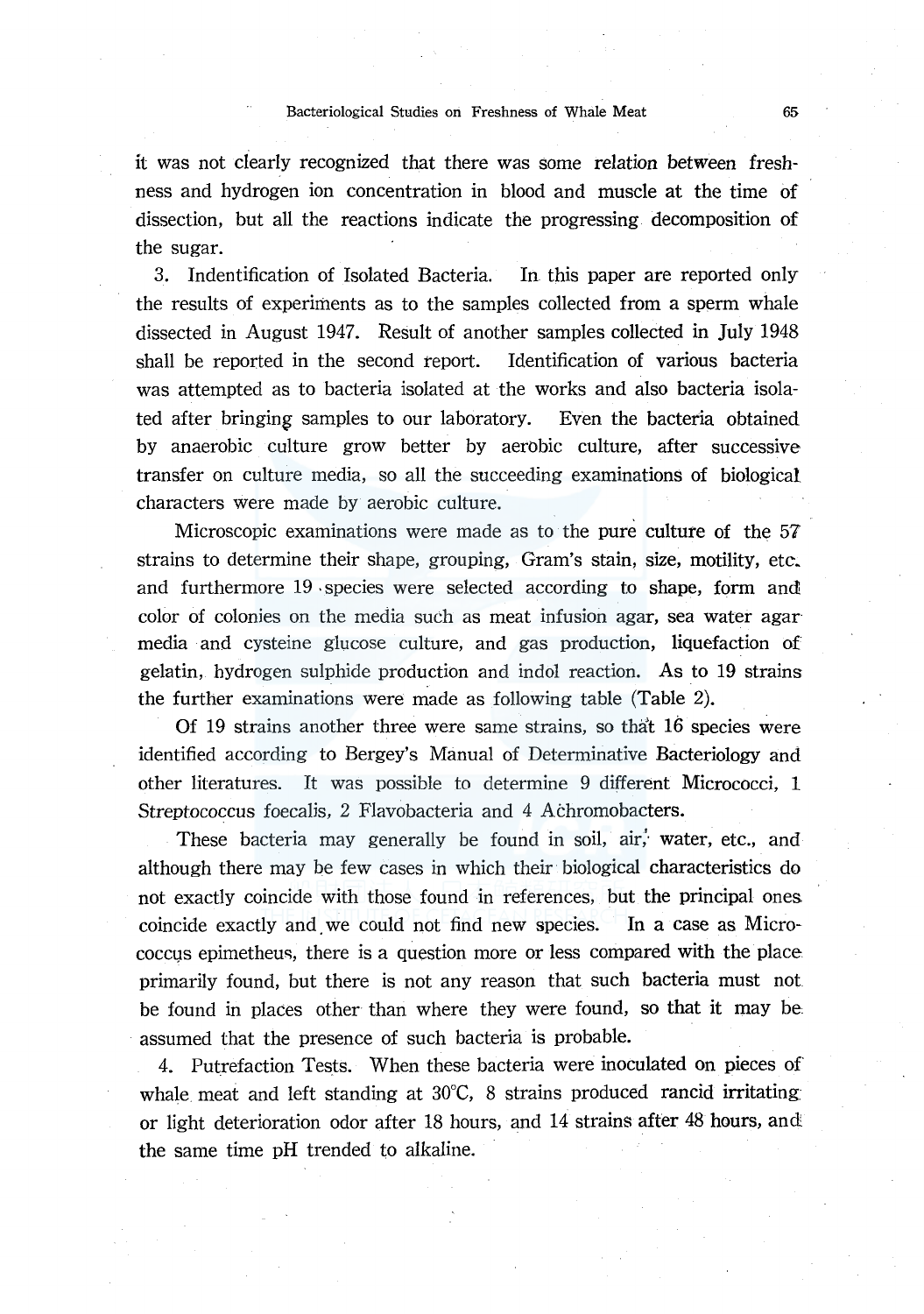## 66 Tomoichiro Akiba, Takeshi Tsuchiya, Makoto Umehara and Yoshiharu Natsume

Also, in case several bacteria being grouped according to the origines where they are found, are inoculated on the surface of a piece of meat, the rancid odor is produced faster than in the previous cases and appears after  $6-12$  hours.

| Time<br>No.<br>of Strains      | Before  | After<br>4<br>hrs. | 6      | 12     | 18        | 24     | 48        | 26     |
|--------------------------------|---------|--------------------|--------|--------|-----------|--------|-----------|--------|
| 19<br>$\mathbf F$              | 6.2     | 6.1                | 6.0    | 6.0    | 6.3       | 6.8    | 6.9       | 7.7    |
| 88<br>F                        | 6.2     | 6.2                | 6.0    | 6.0    | 6.4       | 7.0    | 7.4       | $+8.2$ |
| 15<br>$\mathbf{F} \cdot$       | 6.3     | 6.1                | 6.0    | 6.0    | $+6.0$    | $+5.9$ | $+6.6$    | $+8.2$ |
| 17<br>$\mathbf F$              | 6.2     | 6.1                | 6.3    | 6.3    | 6.3       | 6.4    | 6.5       | $+7.0$ |
| 5<br>$\mathbf F$               | 6.3     | 6.2                | 6.2    | 6.2    | ± 6.4     | $+7.0$ | $+7.4$    | #8.0   |
| 6<br>$\boldsymbol{\mathrm{F}}$ | 6.2     | 6.2                | 6.0    | 6.0    | 6.0       | 6.4    | $+6.8$    | ₩7.6   |
| 1<br>$_{\rm F}$                | $6.2\,$ | 6.2                | 6.1    | 6.1    | $\pm 6.4$ | $+6.8$ | $+6.8$    | $+7.2$ |
| 65<br>$\mathbf F$              | $6.2 -$ | 6.2                | 5.9    | 5.9    | 6.2       | 6.4    | $\pm 6.6$ | $+6.8$ |
| 66<br>$\mathbf F$              | 6.2     | 6.2                | 6.0    | 6.0    | $6-1$     | 6.3    | $+6.3$    | $+6.4$ |
| 12<br>F                        | 6.2     | 6.2                | 6.0    | 6.0    | $+6.0$    | $+6.4$ | $+6.4$    | $+6.6$ |
| 32<br>С                        | 6.2     | 6.2                | 6.1    | 6.1    | 6.1       | $-6.5$ | $\pm 7.6$ | ₩8.0   |
| 33<br>C                        | 6.2     | 6.1                | 6.3    | 6.3    | 6.1       | 6.0    | 6.1       | $+7.0$ |
| 34<br>C                        | 6.2     | 6.2                | 6.0    | 6.0    | $+6.0$    | $+5.7$ | $+6.2$    | #6.8   |
| 24<br>в                        | 6.2     | 6.2                | 6.0    | 6.0    | ±6.4      | $+6.8$ | $+7.4$    | $+8.0$ |
| 82<br>B                        | 6.2     | 6.2                | 6.0    | 6.0    | 6.6       | 7.0    | $+7.4$    | $+7.7$ |
| 43<br>1                        | 6.2     | 6.2                | $+6.2$ | $+6.3$ | $+6.6$    | $+6.9$ | ₩7.8      | #8.0   |
| 44<br>1                        | 6.2     | 6.2                | 6.2    | 6.2    | 6.0       | 5.8    | 5.8       | 6.6    |
| 45<br>$\mathbf{I}$ .           | 6.2     | 6.2                | 6.0    | 6.0    | 6.0       | 6.2    | 5.8       | $+6.0$ |
| S<br>90                        | .62     | $6.2\,$            | 6.0    | 6.0    | 6.0       | 5.6    | $\pm 6.7$ | $+7.4$ |
| S<br>97                        | 6.2     | 6.2                | 6.0    | 6.0    | 6.0       | 6.3    | $\pm 6.5$ | $+7.0$ |
| Control                        | 6.2     | 6.2                | 6.2    | 6.2    | 6.2       | 6.3    | 6.3       | 6.6    |

| Table 3. |  | Deterioration Test, pH aod Odor |  |  |  |  |
|----------|--|---------------------------------|--|--|--|--|
|----------|--|---------------------------------|--|--|--|--|

|  |  |  | Note: $+\sim$ ## indicate the degreee of deterioration odor. |  |
|--|--|--|--------------------------------------------------------------|--|

| Time<br>Bacte-<br>rial groups | Before | After<br>4<br>hrs. | 6      | 12     | 18     | 24        | 48     | Oder                         |
|-------------------------------|--------|--------------------|--------|--------|--------|-----------|--------|------------------------------|
| F<br>group                    | 6.2    | 6.2                | 6.4    | $+6.4$ | $+6.8$ | #7.8      | #6.2   | Putrefied odor               |
| $C$ group                     | 6.2    | 6.2                | 6.2    | 6.4    | 6.5    | $\pm 6.4$ | $+6.8$ | Putrefied odor               |
| в<br>group                    | 6.2    | 6.2                | 6.3    | $+6.3$ | $+6.4$ | $+7.0$    | #8.2   | Ester-like odor              |
| I group                       | 6.2    | 6.2                | $+6.6$ | $+6.3$ | $+6.5$ | $+6.8$    | ₩8.0   | Putrefied<br>irritating odor |
| S group                       | 6.2    | 6.2                | 6.2    | 6.2    | 6.3    | $+6.8$    | $+7.4$ | Putrefied odor               |
| Control                       | 6.2    | 6.2                | 6.2    | 6.2    | 6.2    | 6.2       | 6.4    |                              |

*If* 0.2 cc. of bacterial emulsion injected into the p:eces of meat, the production of odor is even more conspicuous and also pH becomes conspicuously alkaline.

5. Invading Route of Bacteria. The route of entry of bacteria into . blood and muscle has not been clarified as yet, but 4 routes of their entry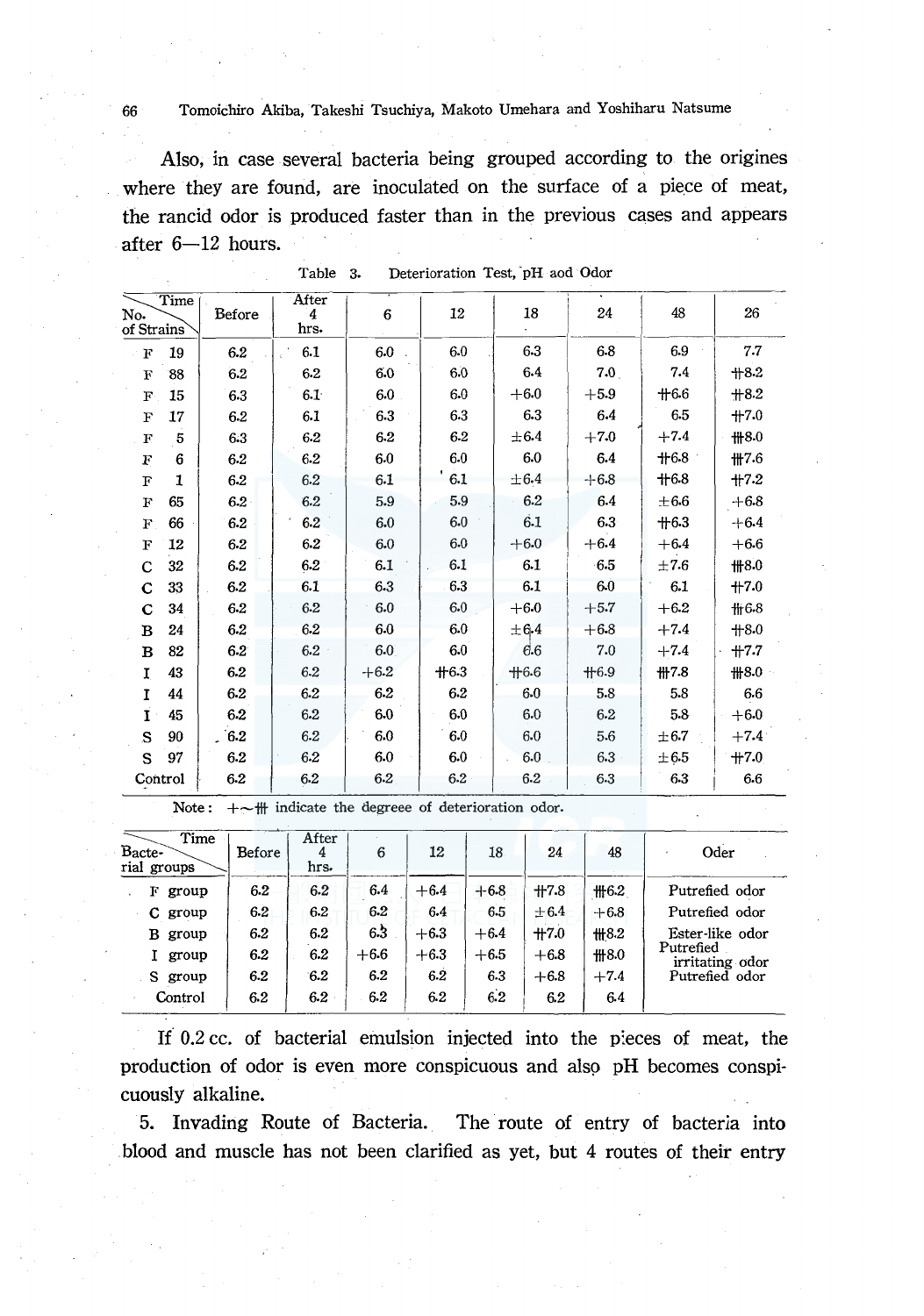can be assumed, that is, explosion wound .caused. by spear, compressed air pumped into the whale after death in order to keep it afloat, respiratory tract such as lung and the intestinal tract.

In the case of entry through the explosion wound, there is cons:derable negative pressure in the severed vein on account of the bleeding, therefore it is understandable that some bacteria sticking to the part affected will be absorbed and reach to the heart. When pig is slaughtered and bacteria coated on the wound (in such cases, it is obvious that easily detectable bacteria are used), it is reported that the same bacteria can be found in the bone marrow, and so these facts support this theory. Whales being speared are especially different from animals being slaughtered, because the former try to escape with strenuous activity for more than one hour. More opportunity may be given for bacterial invasion due to the laboured breathing during that time. Next, in regards to pumping in high pressure air, special efforts to prevent entry of bacteria are not taken, so it can be assumed that there is a possibility of bacterial invasion. Also the cutting open the abdomen to cool can give the path of entry for bacteria. Thirdly, in the case of respiratory tract, bacteria can be discovered in the lung of human being and slaughtered pig, in which even the scraps of food are also occasionally found, so there are some scholars who say contamination of blood in heart is caused by passing through veins from the lung. If the detection of principally soil bacteria in lung of pig by Htilphers is taken into consideration, this path of entry can be naturally considered. Even with the present experiments, Micrococcus halophilus, which is a specific sea water bacteria, was detected in the sea water and muscle ; also bacteria detected in blood and muscle· belong chiefly to soil bacteria; and since a long time has elapsed between the time of catching and the dissection, it is considered that the above three routes of entry play considerably important parts.

However, since whales are animals living in the sea, there isn't any reason why the entry of bacteria into blood and muscle by way of intestinal tract cannot be considered. Even in the case of drowned or poisoned human beings or animals, it can be assumed that perhaps the large number of bacteria which originarily live in the intestines, enter into the blood vessels through the mucus membrane of the intestine due to the bacterial permeability of the intestines after death and to the extraordinary increase

67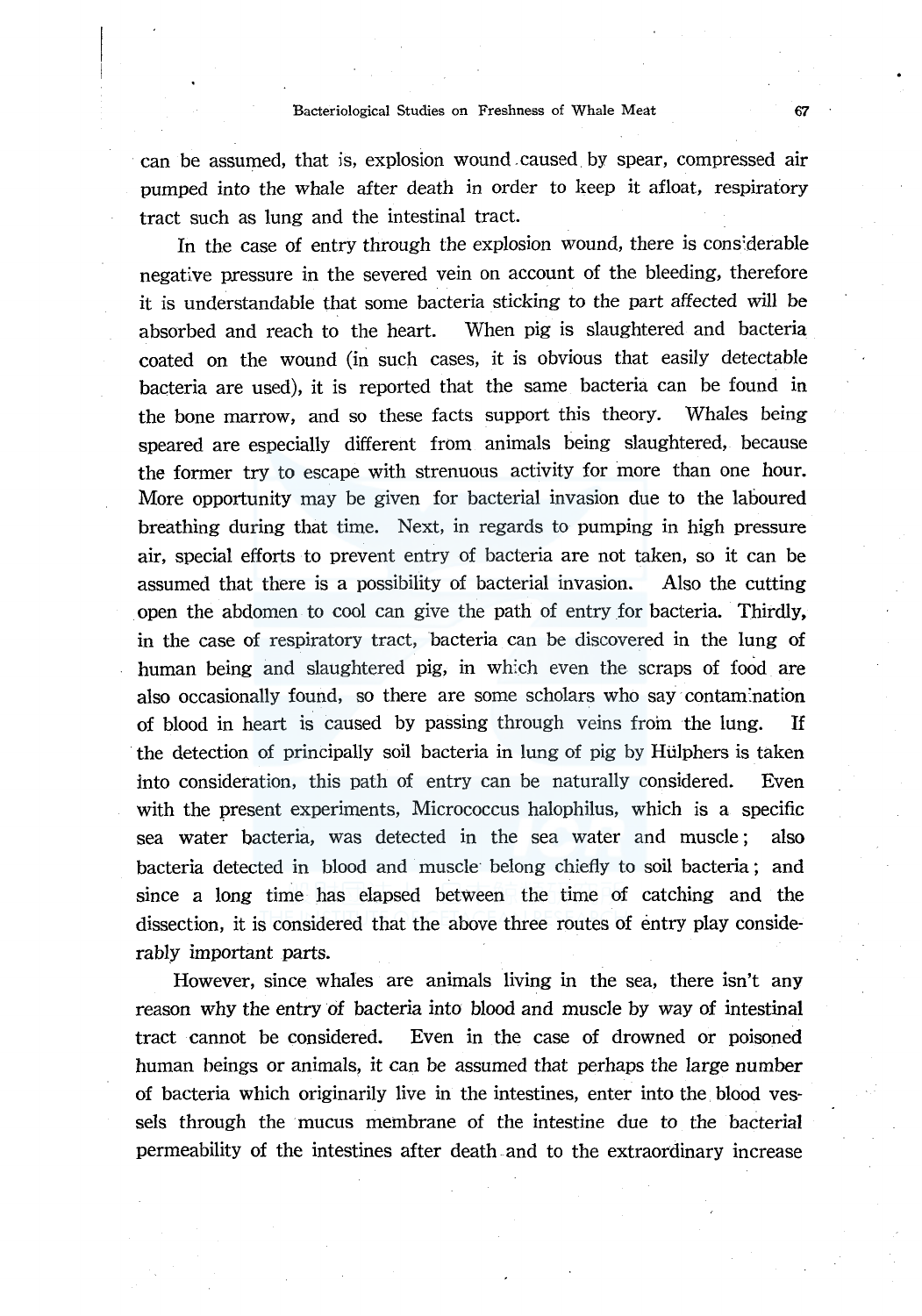## 68 Tomoichiro Akiba, Takeshi Tsuchiya, Makoto Umehara and Yoshiharu Natsume

of bacteria. In the case of whale this mode of entry maY be accelerated by the air forced into the abdomen, by which the bacteria invade into the blood, and then they will circulate throughout the body and extend from the end of blood vessels into the muscle. Furthermore, from long experience, the staleness of fishes is prevented by removal of the intestine as soon as possible after death, so it may be assumed that intestinal route plays a . major role. Also, from our experiments, the facts that 5 kinds of bacteria, i. e. Micrococcus piltonensis, M. epimetheus, Flavobacterium sewanense, Achromobacter ubiquitum and Achromoba'cter halophilum were found in the contents of the intestine, muscle and blood, and that Streptococcus faecalis which is always found in the intestine was detected in muscles, supports the theory of the intestinal tract route. We were not able to discover Bacterium coli in samples of 1947. This may be due to the fact that Bacter:um coli cannot exist for long in the blood as whale is a warm blooded animal similar to pig. However, this requires further study in the future to settle this point.

6. Putrefaction and Bacteria. It was proven that the number of bacteria will increase in blood and muscle as degree of freshness decreases. Next is that three strains of the detected bacteria do not grow at temperatures above 35°C. The majority has optimum temperatures from  $27-30^{\circ}$ C, so if the temperature of the body of a whale from the time of catching to dissection is within this range, it will be the optimum condition for increase of bacteria and their putrefaction will occur faster.

Furthermore, these bacteria grow even in a media of low salt content  $(1%)$ , but growth will be better at about  $3%$ . If the concentration is increased to 15%, growth will be greatly reduced, only 4 strains will exist at 20% and growth is checked at 25%. Therefore, putrefaction can be prevented by maintaining salt contents above 25%.

Of the 57 strains of bacteria, 38 decomposed glucose and produced large quantity of gas. The large quantity of foam observed on stale whale meat is probably due to such bacteria. If such bacteria are inoculated on a piece of whale meat and its pH is examined, at first it is about 6.2 and will become lower after 24 hours, but after 48 hours it will become 6.4-8.2 and will give off rancid, irritating or at times a mild putrified odor. These phenomena will become very marked when several strains are inoculated together, but even then the odor is not as foul as in the case of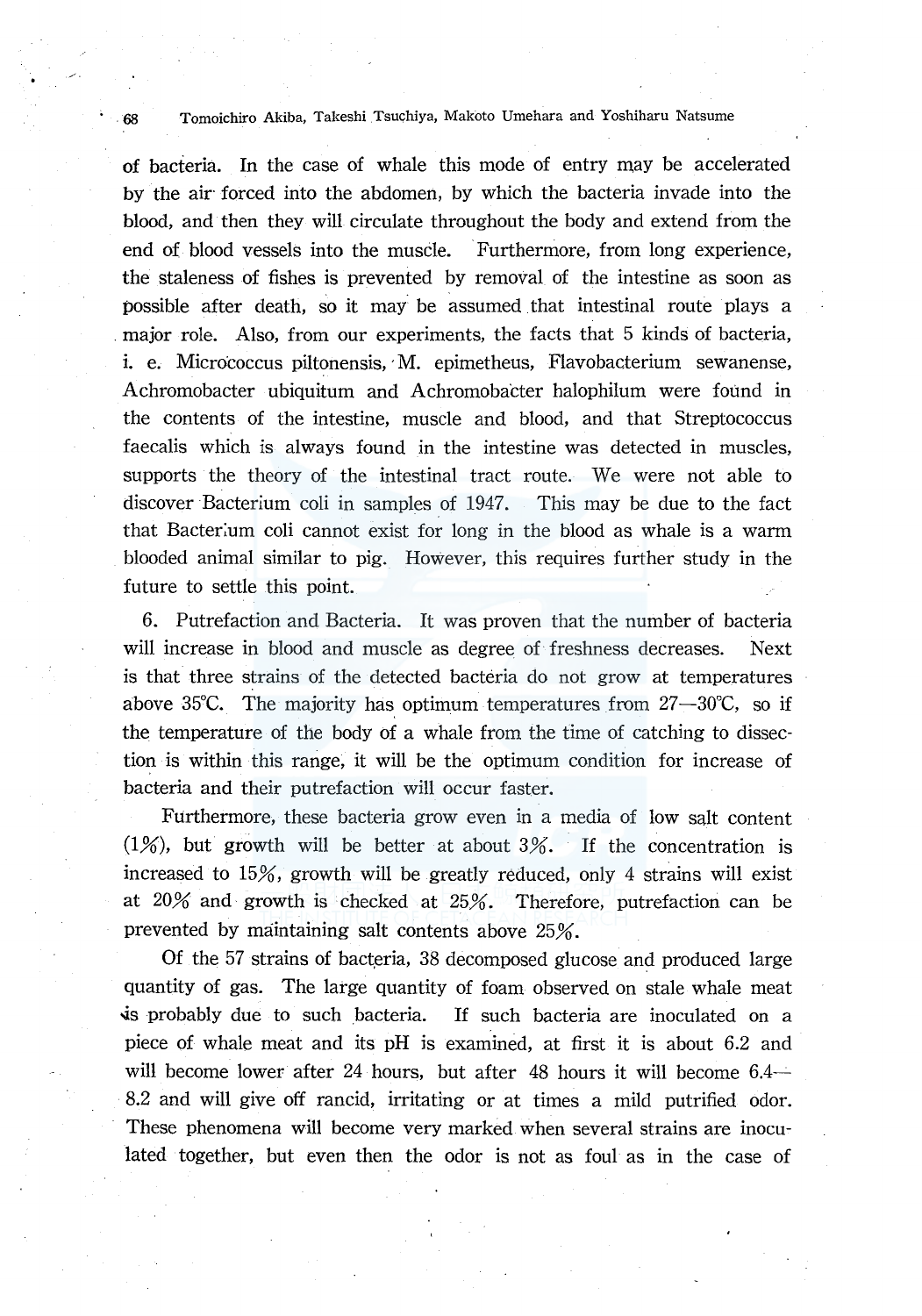actually putrefied fish. Also, in case of actual putrefaction proteus bacteria are sometimes detected, but in our cases there was no such advanced case of putrefaction, and the Micrococcus flavus, M. pikowskyi, M. halophilus, Strept. faecalis, Flavobacterium sewanense and Achromobacter halophilum found in our examinations coincided with those detected by other researchers.

| <b>Samples</b><br>examined | Name of Bacteria           | Number of<br>strains | Place ordinarily found,<br>according to references |
|----------------------------|----------------------------|----------------------|----------------------------------------------------|
|                            | Micrococcus epimetheus     | $\overline{2}$       | rubber tree                                        |
| Blood                      | Achromobacter ubiquitum    | 6                    | ·soil, water                                       |
|                            | Micrococcus spheroides     | 3                    | manure, soil                                       |
|                            | Micrococcus piltonensis    | $\overline{2}$       | manure, soil                                       |
|                            | Micrococcus flavus         | 1                    | air, milk                                          |
|                            | Micrococcus subcitreus     | $\mathbf{1}$         | air, water                                         |
|                            | Micrococcus saccatus       | 1                    | mucous of nose                                     |
| Muscle                     | Micrococcus halophilus     | 3                    | sea water                                          |
|                            | Streptococcus faecalis     | 5                    | animal faeces                                      |
|                            | Flavobacterium sewanense   | .1                   | sea water                                          |
|                            | Achromobacter ubiquitum    | 8                    | soil, water                                        |
|                            | Achromobacter halophilum   | 1                    | sea water                                          |
|                            | Achromobacter lacticum     | 1                    | cow's milk                                         |
|                            | Micrococcus piltonensis    | $\mathbf{1}$         | manure, soil                                       |
|                            | Micrococcus epimetheus     | 1                    | rubber tree                                        |
|                            | Micrococcus pikowskyi      | 1                    | sea water                                          |
|                            | Micrococcus luteolus       | - 1                  | cheese                                             |
| Intestines                 | Flavobacterium fucatum     | 1                    | halibut                                            |
|                            | Flavobacterium sewanense   | 1                    | sea water                                          |
|                            | Achromobacter ubiquitum    | 7                    | soil, water                                        |
|                            | Achromobacter halophilum   | 1                    | sea water                                          |
|                            | Micrococcus halophilum     | $\overline{2}$       | sea water                                          |
| Sea watet                  | Achromobacter cystinovorum | 6                    | soil                                               |

| Table 4. |  | Species of Bacteria detected |  |
|----------|--|------------------------------|--|
|          |  |                              |  |

## **Conclusions**

. 1. Freshness is decreased in proportion to the time elapsed from catching to dissection and to the number of bacteria detected in blood and muscle.

2. As shown in Table 4, 15 species of bacteria were detected in whale's blood, muscle and intestines and 2 species were found in sea water. Of the above, 6 species coincides with those reported by other researchers.

3. There are 4 possible routes for entry of bacteria into blood and muscle and it may be assumed that the intestinal tract is the most impor-